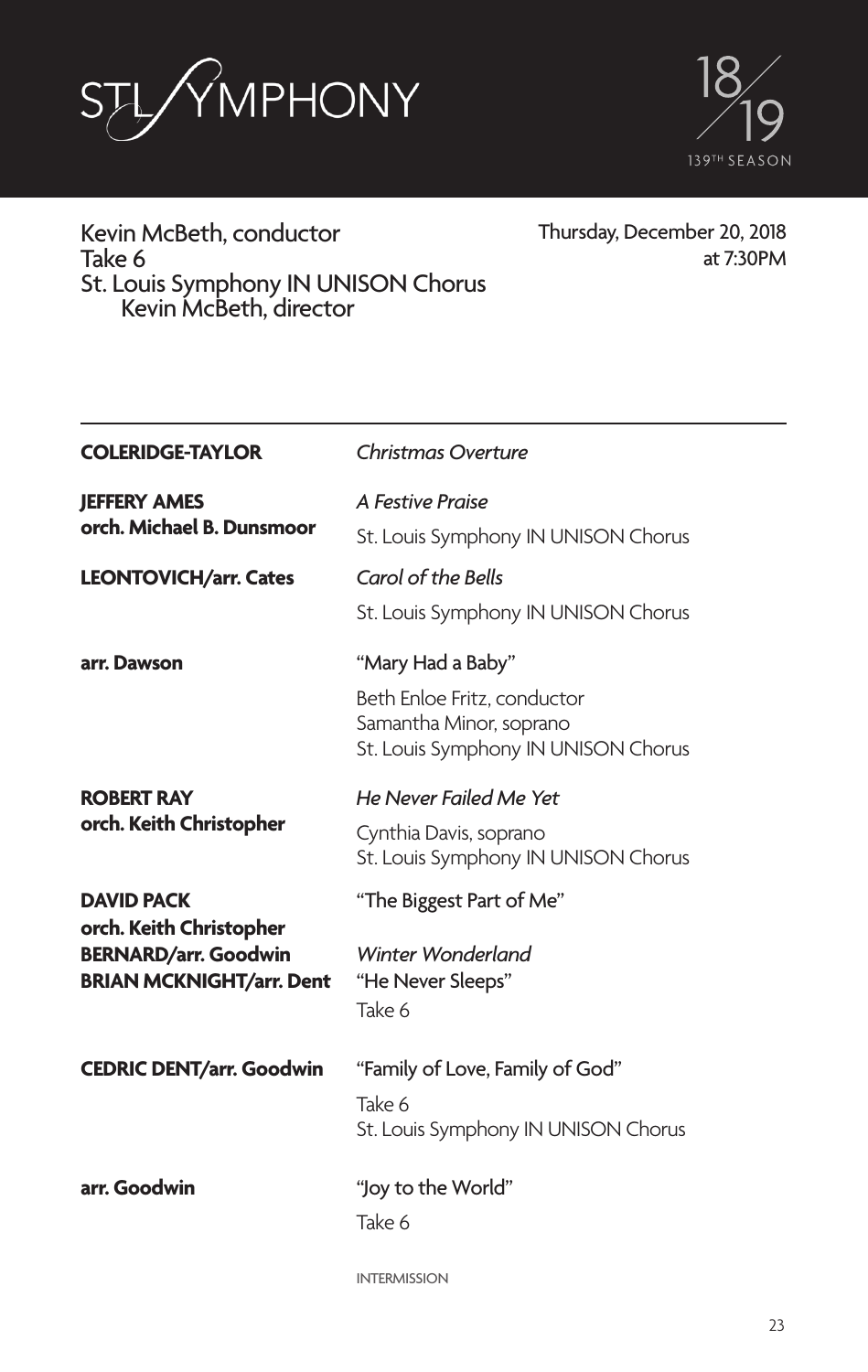| arr. Floyd                                                           | "Oh What a Wonderful Child<br>(Glory to the Newborn King)"                              |
|----------------------------------------------------------------------|-----------------------------------------------------------------------------------------|
|                                                                      | Cassandra Gilyard, alto<br>Charles Stancil, bass<br>St. Louis Symphony IN UNISON Chorus |
| arr. Speed                                                           | "Sweet Little Jesus Boy"                                                                |
|                                                                      | Karen Hylton, soprano<br>St. Louis Symphony IN UNISON Chorus                            |
| <b>ANITA WATKINS-STEVENS</b>                                         | "And He Blessed My Soul"                                                                |
|                                                                      | Randell McGee, baritone<br>St. Louis Symphony IN UNISON Chorus                          |
| <b>PAUL DAVID WILSON</b><br>arr. Warren/Jackson/<br>Kibble/Hey/Chinn | "Hallelujah" from Handel's Messiah:<br>A Soulful Celebration                            |
|                                                                      | In Memory of Curtis McGruder                                                            |
|                                                                      | Reginald Davis, bass<br>St. Louis Symphony IN UNISON Chorus                             |
| <b>BAKER/arr. Goodwin</b>                                            | "Do You Hear What I Hear?"                                                              |
|                                                                      | Take 6                                                                                  |
| arr. Speed                                                           | "Mary"                                                                                  |
|                                                                      | Take 6                                                                                  |
|                                                                      | St. Louis Symphony IN UNISON Chorus                                                     |
| <b>BRAHE/orch. Dent</b><br><b>CEDRIC DENT</b>                        | "Bless This House"<br>"Over the Hill Is Home"                                           |
|                                                                      | Take 6                                                                                  |

### **ACKNOWLEDGMENT**

This concert is supported by **Monsanto Fund**.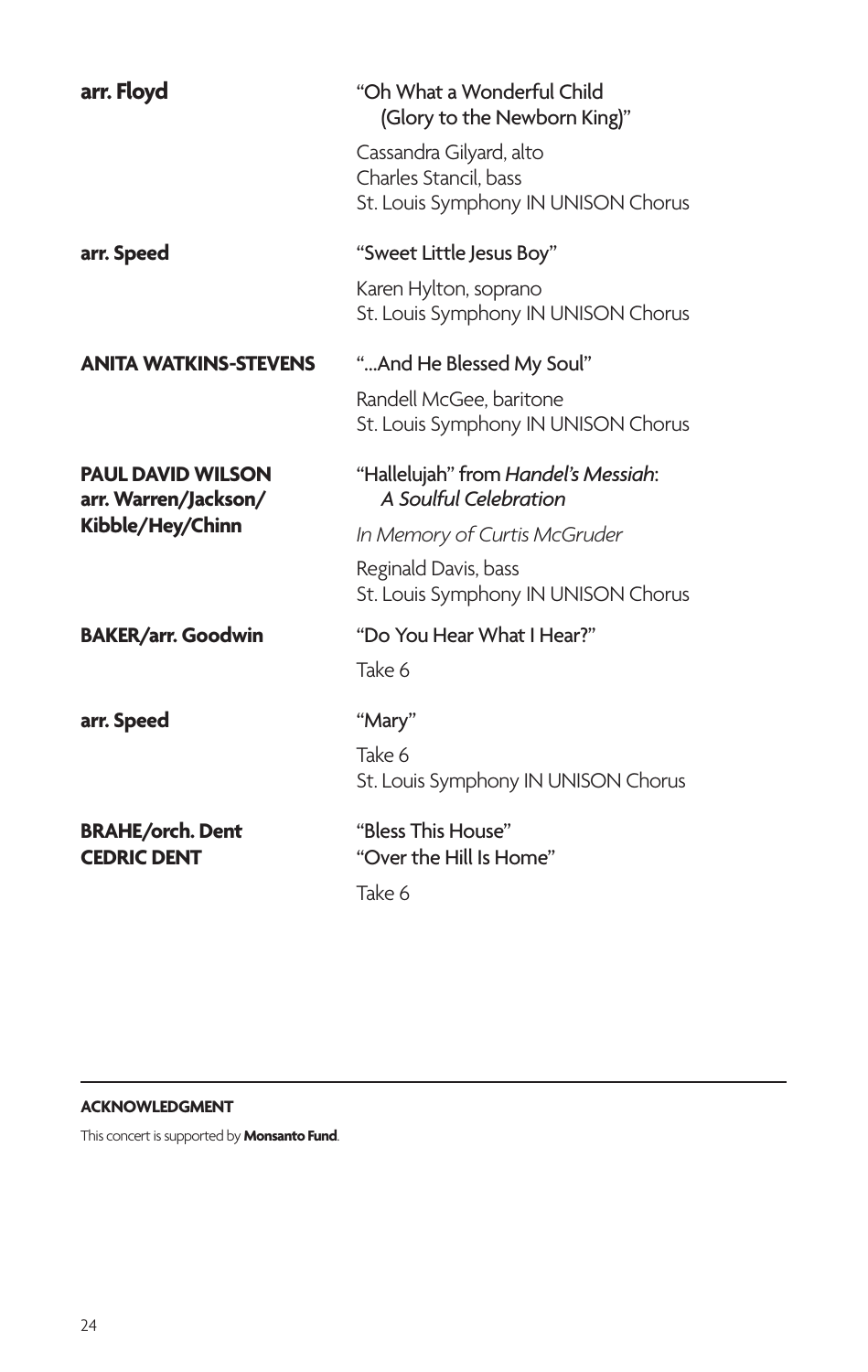

#### **KEVIN MCBETH**

Kevin McBeth was appointed Director of the St. Louis Symphony IN UNISON Chorus in January 2011, and is also the founding Director of the St. Louis Symphony Holiday Festival Chorus. He serves as the Director of Music and Worship at Manchester United Methodist Church in suburban St. Louis. He was recently Adjunct Professor in Choral Music at Webster University.

He has conducted honor, festival, and touring choirs in the United States, Canada, and Great Britain. Previous appointments include assistant conductor of the St. Louis Symphony Chorus and music director of the St. Louis Metro Singers.

With the St. Louis Symphony Orchestra, he has conducted concerts with Oleta Adams, Jennifer Holliday, and Boyz II Men, as well as the July 4th Celebration under the Gateway Arch. McBeth recently led concerts at Carnegie Hall and the Kennedy Center for the Performing Arts, and is a frequent presenter at regional and national conferences for the American Choral Directors Association. His orchestral conducting credits include performances with the Indianapolis Symphony, Houston Civic Symphony, the New England Symphonic Ensemble, and the Distinguished Concerts Orchestra of New York. Most recently, McBeth conducted a concert tour to Italy, with a performance at St. Peter's Basilica, Vatican City.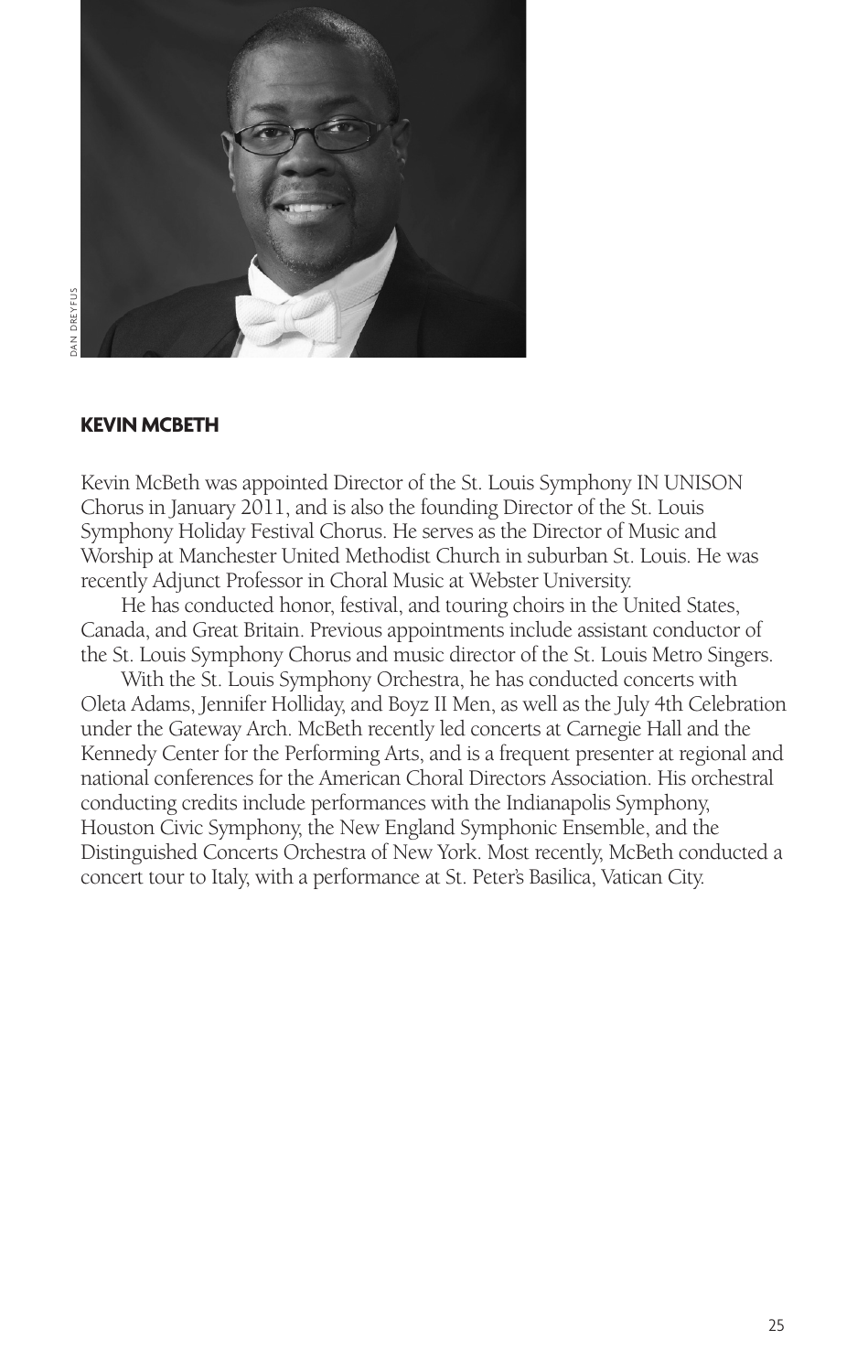

#### **TAKE 6**

Take 6 (Claude McKnight, Mark Kibble, Joel Kibble, Dave Thomas, Alvin Chea, and Khristian Dentley), heralded by Quincy Jones as the "baddest vocal cats on the planet!", is the quintessential a cappela group and model for vocal genius. Six virtuosic voices united in crystal clear harmony, against a backdrop of syncopated rhythms, innovative arrangements, and funky grooves that bubble into an intoxicating brew of gospel, jazz, R&B, and pop. With praise from such luminaries as Ray Charles, Stevie Wonder, Brian Wilson, Ella Fitzgerald, and Whitney Houston, the multi-platinum selling sextet has toured across the globe, collaborated across genres, and is recognized as the pre-eminent a capella group in the world.

With the popularity of televised vocal competitions such as the explosive a cappella show *The Sing Off* and the mania over singing driven comedy-dramas like *Glee* and *Smash*, Take 6 is the original torchbearer. Two major recent events reminded everyone of this as Take 6 triumphed among a gathering of stars including Celine Dion, Lionel Richie, Justin Timberlake, Stevie Nicks, and Ne-Yo. At Walmart's 50th Anniversary celebration, Take 6 captivated the audience with their rendition of the Louis Armstrong hit, "What A Wonderful World." Showing the global reach of this phenomenal group, Take 6 closed the show with Ladysmith Black Mambazo to a standing ovation! Two weeks later at the behest of legendary Producer Phil Ramone, Take 6 thrilled a sold-out audience at the Songwriters Hall of Fame Awards performing with and honoring legendary singer-songwriter Ben E. King on his classic "Stand By Me." As a group that knows no musical bounds, they then brought the house down with their tribute to folk icon Woody Guthrie with "This Land Is Your Land."

Take 6 has come a long way from their days at Huntsville, Alabama's Oakwood College where McKnight formed the group as The Gentleman's Estate Quartet in 1980. The group eventually became known as Alliance, but when they signed to Reprise Records in 1987 they found that there was another group with the same name, so they became Take 6. Their self-titled debut CD won over jazz and pop critics and they've never slowed down.

What makes the music and the group last this long? The answers are direct and simple: faith, friendship, respect, and love of music. From their exceptional Christmas Show to their innovative symphony shows, these qualities are at the heart of the Take 6 phenomenon.